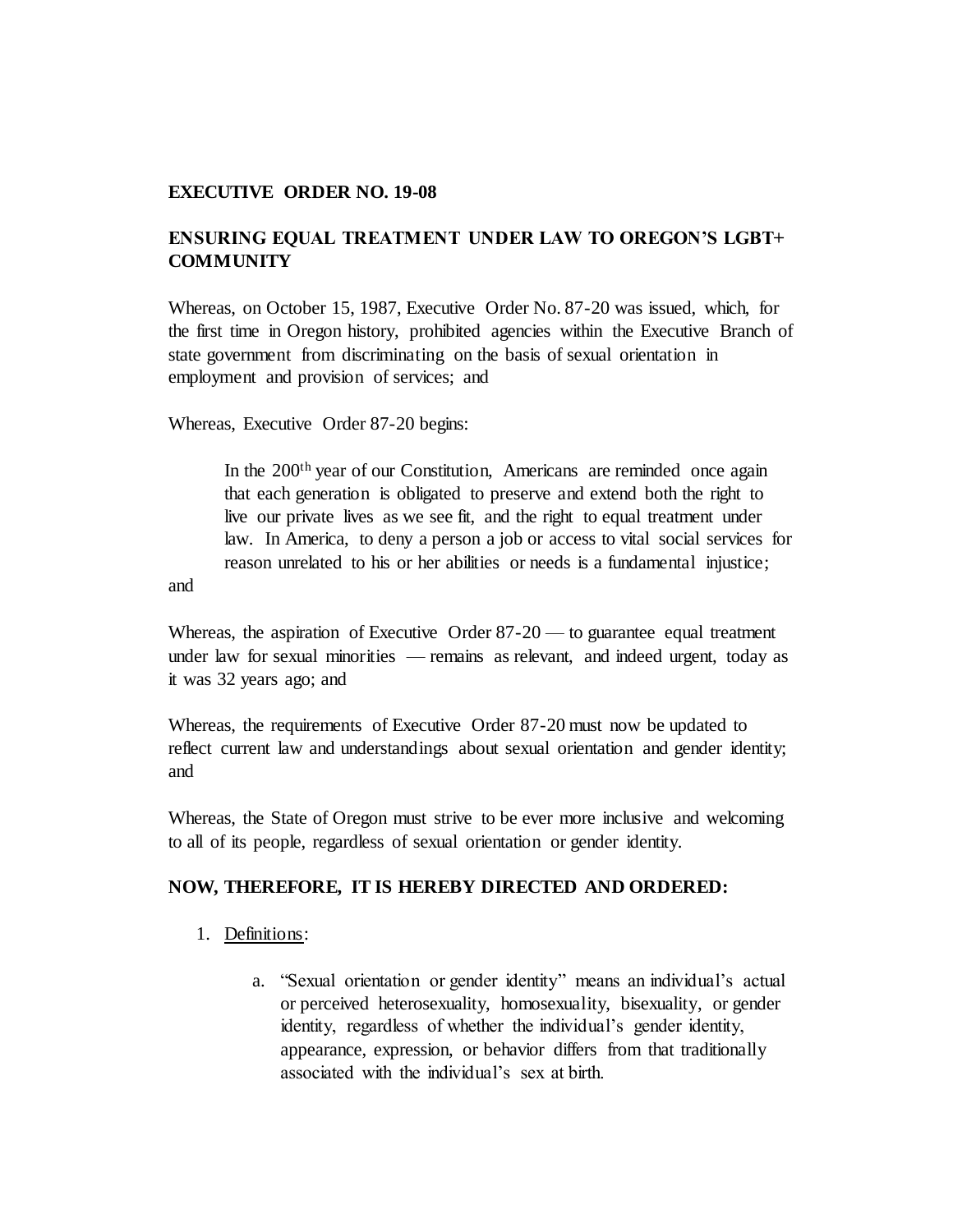## **EXECUTIVE ORDER NO. 19-08 PAGE TWO**

- b. "State agency" means any agency within the Executive Department as defined in ORS 174.112, other than the Oregon Secretary of State, Oregon State Treasury, Oregon Department of Justice, and Oregon Bureau of Labor and Industries.
- 2. Non-discrimination in Employment.

No officer, employee, or agency within the executive branch of state government shall discriminate against any person on the basis of sexual orientation or gender identity in the recruitment, hiring, classification, assignment, compensation, promotion, discipline, or termination of any employee.

- 3. Non-discrimination in Discharging Government Functions. No officer, employee, or agency within the executive branch of state government shall discriminate against any person on the basis of sexual orientation or gender identity in carrying out the duties of state government, in the provision of public services, or in state contracting or awarding of grants.
- 4. Treatment Consistent with Gender Identity. State agencies shall treat all persons consistent with their gender identification, to the extent permitted by governing law, practicable, and consistent with the direction of the Office of the Governor.
- 5. Access to Gender-Designated Facilities. State agencies shall permit persons to use restrooms and other genderdesignated facilities consistent with their gender identity, to the extent permitted by governing law, practicable, and consistent with the direction of the Office of the Governor. The Department of Administrative Services shall develop and adopt policies and procedures related to management of buildings occupied by state agencies that ensures access to restrooms regardless of gender identity, including:
	- a. Buildings with existing single-stall restrooms shall designate them "all user" restrooms.